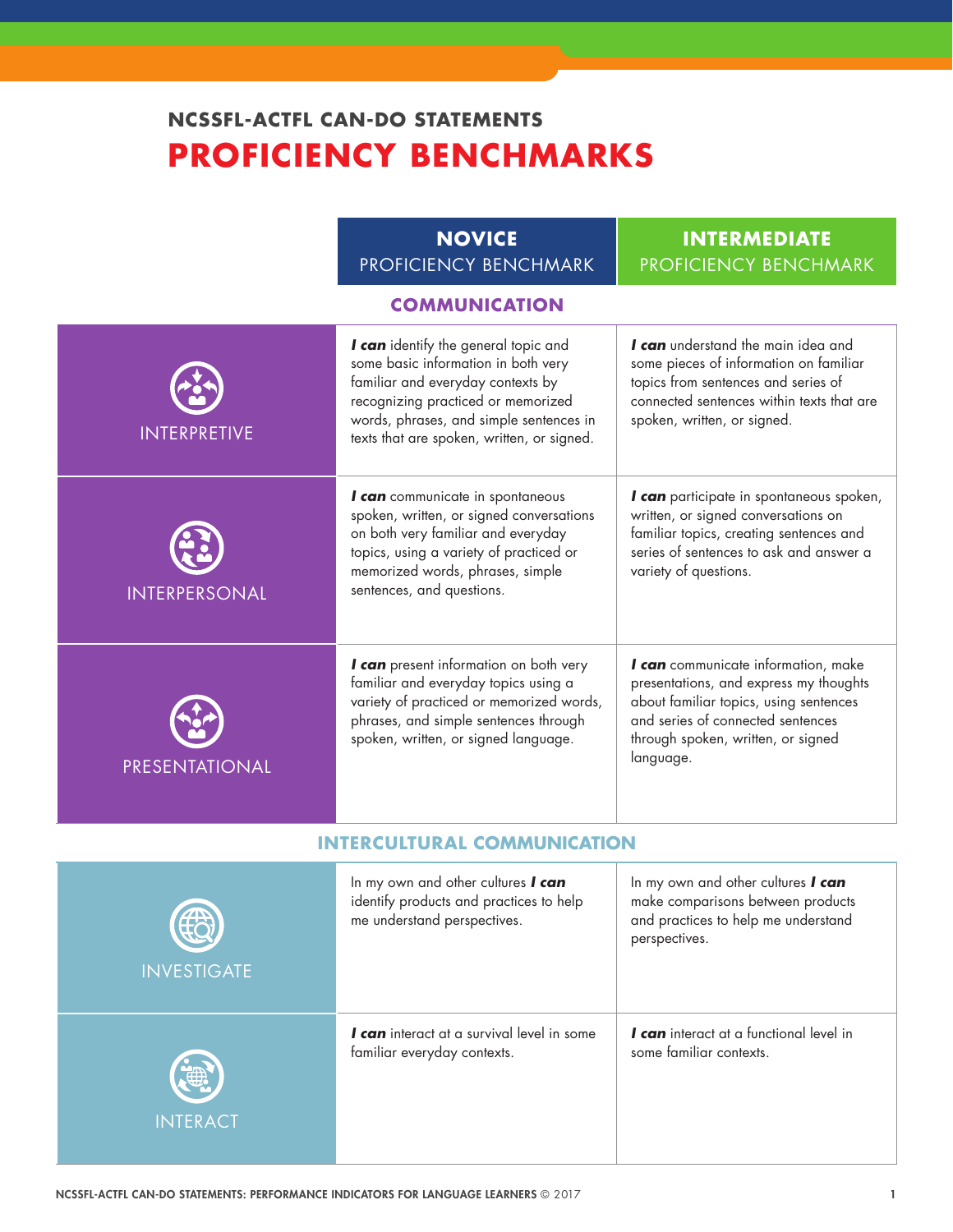# **NCSSFL-ACTFL CAN-DO STATEMENTS PROFICIENCY BENCHMARKS**

| <b>ADVANCED</b>                                                                                                                                                                                                                                  | <b>SUPERIOR</b>                                                                                                                                                                                                                                                                               | <b>DISTINGUISHED</b>                                                                                                                                                                                                                                                          |                             |
|--------------------------------------------------------------------------------------------------------------------------------------------------------------------------------------------------------------------------------------------------|-----------------------------------------------------------------------------------------------------------------------------------------------------------------------------------------------------------------------------------------------------------------------------------------------|-------------------------------------------------------------------------------------------------------------------------------------------------------------------------------------------------------------------------------------------------------------------------------|-----------------------------|
| <b>PROFICIENCY BENCHMARK</b>                                                                                                                                                                                                                     | <b>PROFICIENCY BENCHMARK</b>                                                                                                                                                                                                                                                                  | PROFICIENCY BENCHMARK                                                                                                                                                                                                                                                         |                             |
|                                                                                                                                                                                                                                                  | <b>COMMUNICATION</b>                                                                                                                                                                                                                                                                          |                                                                                                                                                                                                                                                                               |                             |
| I can understand the main message<br>and supporting details on a wide<br>variety of familiar and general interest<br>topics across various time frames from<br>complex, organized texts that are<br>spoken, written, or signed.                  | I can interpret and infer meaning from<br>complex, academic and professional<br>texts on a range of unfamiliar,<br>abstract, and specialized issues that<br>are spoken, written, or signed.                                                                                                   | I can interpret and infer meaning<br>from dense, structurally sophisticated<br>texts on a wide range of global issues<br>and highly abstract concepts, with<br>deeply embedded cultural references<br>and colloquialisms and dialects that<br>are spoken, written, or signed. | INTERPRETIVE                |
| I can maintain spontaneous spoken,<br>written, or signed conversations and<br>discussions across various time frames<br>on familiar, as well as unfamiliar,<br>concrete topics, using series of<br>connected sentences and probing<br>questions. | I can participate fully and effectively<br>in spontaneous spoken, written,<br>or signed discussions and debates<br>on issues and ideas ranging from<br>broad general interests to my areas<br>of specialized expertise, including<br>supporting arguments and exploring<br>hypotheses.        | I can interact, negotiate, and debate<br>on a wide range of global issues<br>and highly abstract concepts, fully<br>adapting to the cultural context of the<br>conversation, using spoken, written, or<br>signed language.                                                    | <b>INTERPERSONAL</b>        |
| I can deliver detailed and organized<br>presentations on familiar as well<br>as unfamiliar concrete topics, in<br>paragraphs and using various time<br>frames through spoken, written, or<br>signed language.                                    | I can deliver extended presentations<br>on abstract or hypothetical issues and<br>ideas ranging from broad general<br>interests to my areas of specialized<br>expertise, with precision of expression<br>and to a wide variety of audiences,<br>using spoken, written, or signed<br>language. | I can deliver sophisticated and<br>articulate presentations on a wide<br>range of global issues and highly<br>abstract concepts, fully adapting to the<br>cultural context of the audience, using<br>spoken, written, or signed language.                                     | PRESENTATIONAL              |
|                                                                                                                                                                                                                                                  | <b>INTERCULTURAL COMMUNICATION</b>                                                                                                                                                                                                                                                            |                                                                                                                                                                                                                                                                               |                             |
| In my own and other cultures<br>I can explain some diversity among<br>products and practices and how it<br>relates to perspectives.                                                                                                              | In my own and other cultures I can<br>suspend judgment while critically<br>examining products, practices, and<br>perspectives.                                                                                                                                                                | In my own and other cultures I can<br>objectively evaluate products and<br>practices and mediate perspectives.                                                                                                                                                                | <b>NS</b><br><b>STIGATE</b> |
| I can interact at a competent level in<br>familiar and some unfamiliar contexts.                                                                                                                                                                 | I can interact in complex situations<br>to ensure a shared understanding of<br>culture.                                                                                                                                                                                                       | I can engage with complexity and<br>pluricultural identities and serve as<br>a mediator between and among<br>cultures.                                                                                                                                                        | <b>NTERACT</b>              |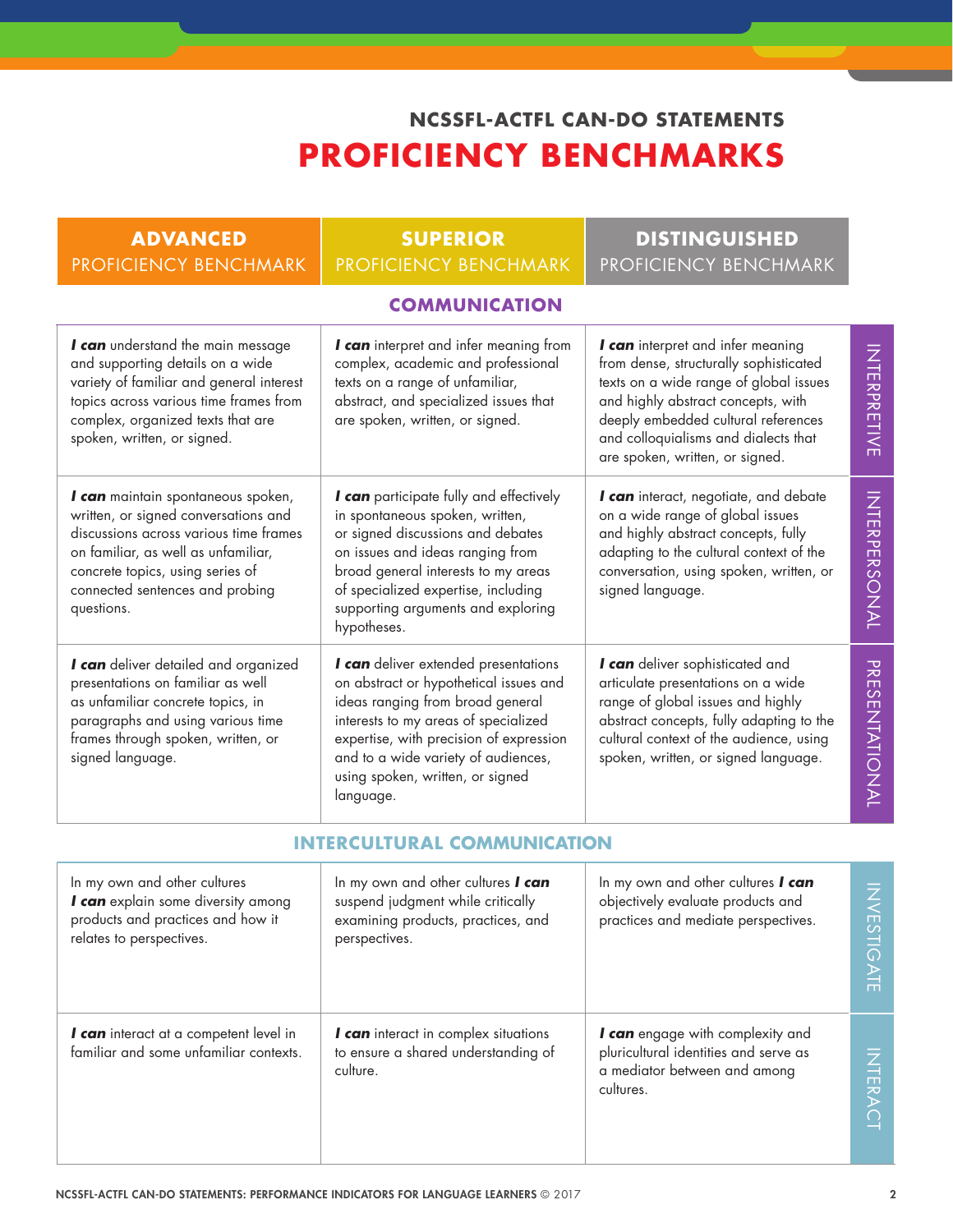**Capacity** 

# **INTERCULTURAL COMMUNICATION**

PROFICIENCY BENCHMARKS + PERFORMANCE INDICATORS

#### **NOVICE INTERMEDIATE** PROFICIENCY BENCHMARK | PROFICIENCY BENCHMARK **INVESTIGATE** In my own and other cultures *I can* identify products and practices to help me understand perspectives. In my own and other cultures *I can* make comparisons between products and practices to help me understand perspectives.

|                  | PERFORMANCE INDICATORS                                                                                      | PERFORMANCE INDICATORS                                                                                                 |
|------------------|-------------------------------------------------------------------------------------------------------------|------------------------------------------------------------------------------------------------------------------------|
| <b>PRODUCTS</b>  | In my own and other cultures I can<br>identify some typical products related to<br>familiar everyday life.  | In my own and other cultures I can<br>compare products related to everyday<br>life and personal interests or studies.  |
| <b>PRACTICES</b> | In my own and other cultures I can<br>identify some typical practices related to<br>familiar everyday life. | In my own and other cultures I can<br>compare practices related to everyday<br>life and personal interests or studies. |

| <b>All of the Second Street</b>                            | <b>PROFICIENCY BENCHMARK</b>                                                     | <b>PROFICIENCY BENCHMARK</b>                                              |
|------------------------------------------------------------|----------------------------------------------------------------------------------|---------------------------------------------------------------------------|
| <b>INTERACT</b>                                            | <b>I can</b> interact at a survival level in some<br>familiar everyday contexts. | <b>I can</b> interact at a functional level in<br>some familiar contexts. |
| Interact With Others In And From<br><b>Another Culture</b> |                                                                                  |                                                                           |

|                 | PERFORMANCE INDICATORS                                                                                                                                                | PERFORMANCE INDICATORS                                                                                                                                                        |
|-----------------|-----------------------------------------------------------------------------------------------------------------------------------------------------------------------|-------------------------------------------------------------------------------------------------------------------------------------------------------------------------------|
| <b>LANGUAGE</b> | <b>I can</b> communicate with others from<br>the target culture in familiar everyday<br>situations, using memorized language<br>and showing basic cultural awareness. | I can converse with peers from the target<br>culture in familiar situations at school,<br>work, or play, and show interest in basic<br>cultural similarities and differences. |
| <b>BEHAVIOR</b> | I can use appropriate rehearsed<br>behaviors and recognize some obviously<br>inappropriate behaviors in familiar<br>everyday situations.                              | I can recognize that significant<br>differences in behaviors exist among<br>cultures, use appropriate learned<br>behaviors and avoid major social<br>blunders.                |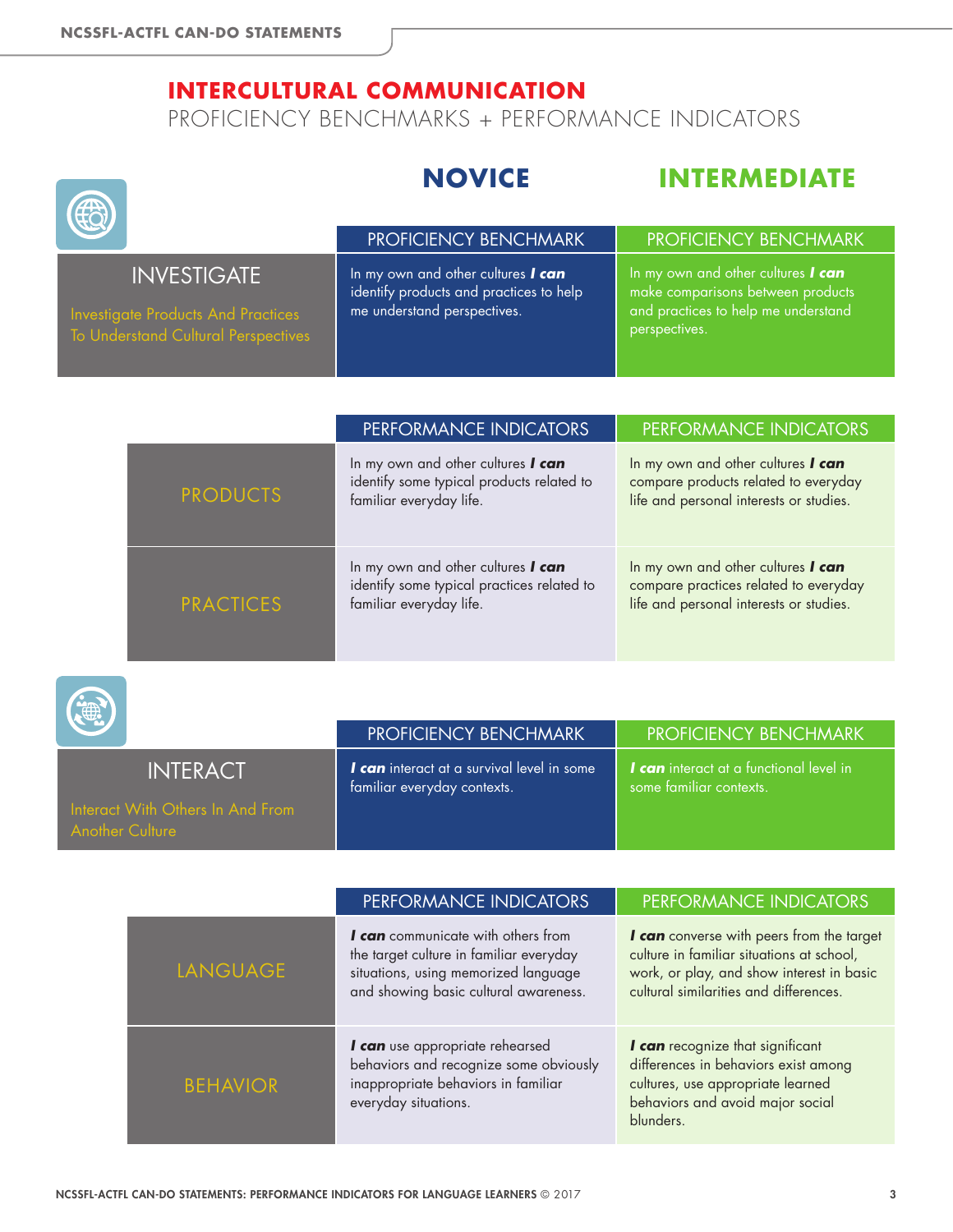PROFICIENCY BENCHMARKS + PERFORMANCE INDICATORS

## **ADVANCED SUPERIOR DISTINGUISHED**

| <b>PROFICIENCY BENCHMARK</b>                                                                                                               | <b>PROFICIENCY BENCHMARK</b>                                                                                                   | <b>PROFICIENCY BENCHMARK</b>                                                                                   |                   |
|--------------------------------------------------------------------------------------------------------------------------------------------|--------------------------------------------------------------------------------------------------------------------------------|----------------------------------------------------------------------------------------------------------------|-------------------|
| In my own and other cultures <b>I can</b><br>explain some diversity among products<br>and practices and how it relates to<br>perspectives. | In my own and other cultures I can<br>suspend judgment while critically<br>examining products, practices, and<br>perspectives. | In my own and other cultures<br>I can objectively evaluate products and<br>practices and mediate perspectives. | <b>NVESTIGATE</b> |
|                                                                                                                                            |                                                                                                                                |                                                                                                                |                   |

| PERFORMANCE INDICATORS                    | PERFORMANCE INDICATORS                | PERFORMANCE INDICATORS                |
|-------------------------------------------|---------------------------------------|---------------------------------------|
| In my own and other cultures I can        | In my own and other cultures I can    | In my own and other cultures I can    |
| explain how a variety of products of      | analyze how products of personal      | evaluate a wide range of concrete     |
| public and personal interest are related  | and public interest are related to    | and abstract products from different  |
| to perspectives.                          | perspectives.                         | viewpoints.                           |
| In my own and other cultures I can        | In my own and other cultures I can    | In my own and other cultures I can    |
| explain how a variety of practices        | analyze how practices within informal | evaluate a wide range of concrete     |
| within familiar and social situations are | and formal situations are related to  | and abstract practices from different |
| related to perspectives.                  | perspectives.                         | viewpoints.                           |

| <b>PROFICIENCY BENCHMARK</b>                                                     | <b>PROFICIENCY BENCHMARK</b>                                                            | <b>PROFICIENCY BENCHMARK</b>                                                                                               |              |
|----------------------------------------------------------------------------------|-----------------------------------------------------------------------------------------|----------------------------------------------------------------------------------------------------------------------------|--------------|
| I can interact at a competent level in<br>familiar and some unfamiliar contexts. | I can interact in complex situations<br>to ensure a shared understanding of<br>culture. | <b>I can</b> engage with complexity and<br>pluricultural identities and serve as a<br>mediator between and among cultures. | <b>INTER</b> |

| PERFORMANCE INDICATORS                                                                                                                                                     | PERFORMANCE INDICATORS                                                                                                                                                                       | PERFORMANCE INDICATORS                                                                                                                                                                    |  |
|----------------------------------------------------------------------------------------------------------------------------------------------------------------------------|----------------------------------------------------------------------------------------------------------------------------------------------------------------------------------------------|-------------------------------------------------------------------------------------------------------------------------------------------------------------------------------------------|--|
| I can converse comfortably with others<br>from the target culture in familiar<br>and some unfamiliar situations and<br>show some understanding of cultural<br>differences. | I can suspend judgement, adapt my<br>language, and make appropriate<br>cultural references when interacting<br>with others from the target culture in<br>social and professional situations. | I can show empathy and cultural<br>sophistication in my language when<br>interacting in social, academic or<br>professional situations with others from<br>the target culture.            |  |
| I can demonstrate awareness of subtle<br>differences among cultural behaviors<br>and adjust my behavior accordingly in<br>familiar and some unfamiliar situations.         | I can adhere to basic social and<br>professional norms and etiquette, read<br>nonverbal cues and adjust my behavior<br>in complicated situations.                                            | I can transition smoothly from<br>formal to informal styles of behavior,<br>respond effectively to nonverbal cues<br>and mediate situations of cultural<br>misunderstanding with empathy. |  |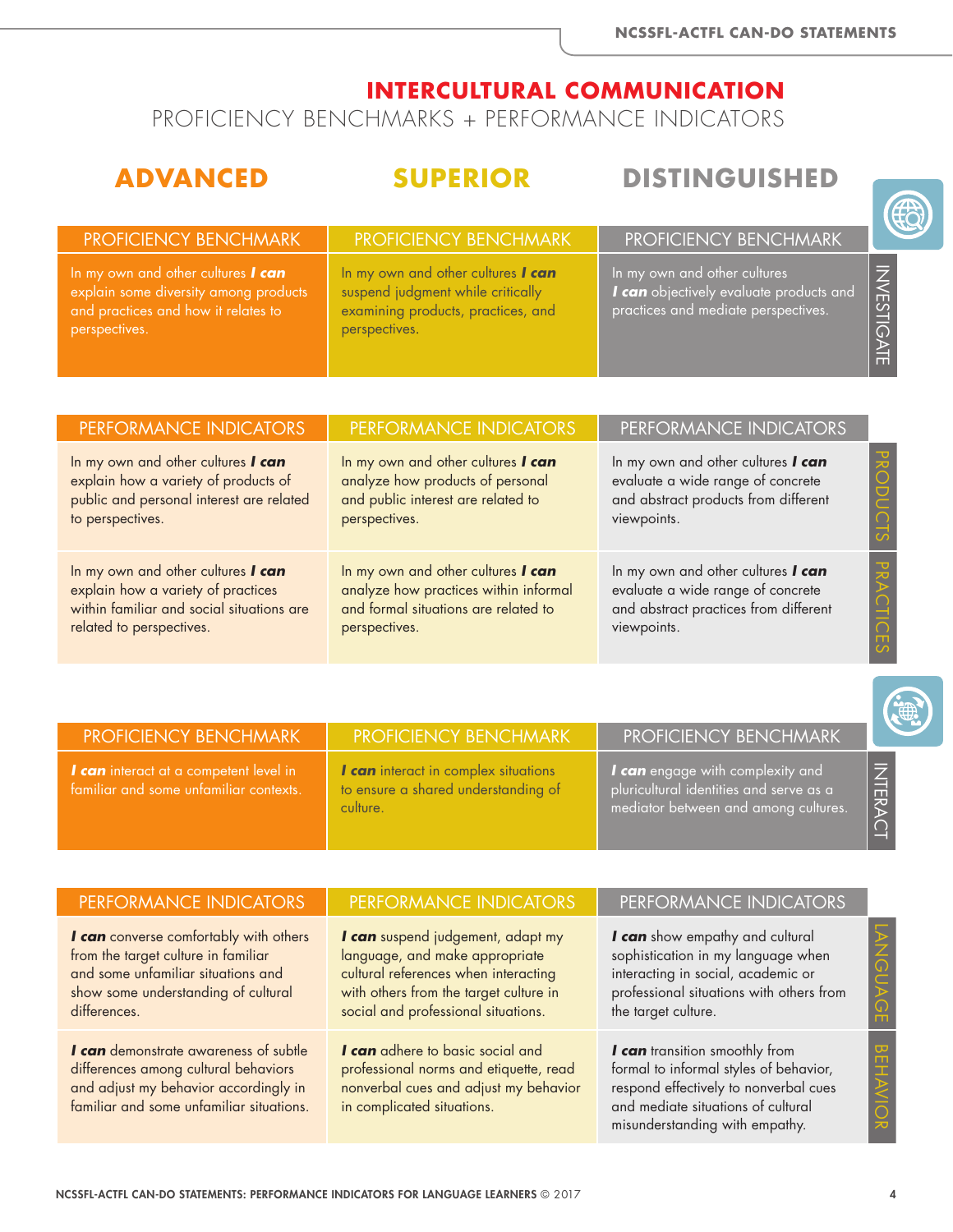

PROFICIENCY BENCHMARKS + PERFORMANCE INDICATORS + EXAMPLES

# **NOVICE**

|                                              | PROFICIENCY BENCHMARK                                                                                  |                                                                                                                                                          |  |
|----------------------------------------------|--------------------------------------------------------------------------------------------------------|----------------------------------------------------------------------------------------------------------------------------------------------------------|--|
| <b>INVESTIGATE</b>                           | In my own and other cultures I can identify products and practices to help me understand perspectives. |                                                                                                                                                          |  |
| <b>Investigate Products</b>                  |                                                                                                        | PERFORMANCE INDICATORS                                                                                                                                   |  |
| <b>And Practices</b><br><b>To Understand</b> | <b>PRODUCTS</b>                                                                                        | In my own and other cultures I can identify some typical products related to familiar<br>everyday life.                                                  |  |
| <b>Cultural Perspectives</b>                 | <b>PRACTICES</b>                                                                                       | In my own and other cultures I can identify some typical practices related to familiar<br>everyday life.                                                 |  |
|                                              | PROFICIENCY BENCHMARK                                                                                  |                                                                                                                                                          |  |
| <b>INTERACT</b>                              | I can interact at a survival level in some familiar everyday contexts.                                 |                                                                                                                                                          |  |
| Interact With Others                         |                                                                                                        | PERFORMANCE INDICATORS                                                                                                                                   |  |
| In And From Another<br>Culture               | LANGUAGE                                                                                               | I can communicate with others from the target culture in familiar everyday situations,<br>using memorized language and showing basic cultural awareness. |  |
|                                              | <b>BEHAVIOR</b>                                                                                        | I can use appropriate rehearsed behaviors and recognize some obviously<br>inappropriate behaviors in familiar everyday situations.                       |  |

#### **EXAMPLES:** Linking Investigation and Interaction

| <b>INVESTIGATE</b> | In my own and other cultures $\bm{l}$ can identify locations to buy something and how culture affects where people shop.                                            |
|--------------------|---------------------------------------------------------------------------------------------------------------------------------------------------------------------|
| <b>INTERACT</b>    | I can use rehearsed behaviors when shopping in a familiar type of store.                                                                                            |
| <b>INVESTIGATE</b> | In my own and other cultures <i>I can</i> identify familiar landmarks and monuments and what they represent to people.                                              |
| <b>INTERACT</b>    | I can act appropriately when purchasing an entrance ticket to a landmark or historical site.                                                                        |
| <b>INVESTIGATE</b> | In my own and other cultures <i>I can</i> identify some elements of a classroom, a school schedule, or levels of schooling and how they<br>reflect the culture.     |
| <b>INTERACT</b>    | <b>I can</b> answer simple questions about my study abroad plans.                                                                                                   |
| <b>INVESTIGATE</b> | In my own and other cultures $\bm{l}$ can interpret simple schedules and consider how people think about time.                                                      |
| <b>INTERACT</b>    | I can schedule a call or video conference with a peer in the target culture with awareness of time differences and the other's<br>schedules.                        |
| <b>INVESTIGATE</b> | In my own and other cultures <i>I can</i> identify some artists and musicians, their styles and contributions.                                                      |
| <b>INTERACT</b>    | I can recommend sites to experience a variety of local art and music styles.                                                                                        |
| <b>INVESTIGATE</b> | In my own and other cultures <i>I can</i> identify geographical forms and how they affect a country's natural resources.                                            |
| <b>INTERACT</b>    | I can work with a peer in another culture to create a digital presentation on each country's natural resources.                                                     |
| <b>INVESTIGATE</b> | In my own and other cultures <i>I can</i> identify examples of entertainment, social media and literature and peoples' attitudes toward them.                       |
| <b>INTERACT</b>    | I can use some Internet slang abbreviations to communicate a short message through social media.                                                                    |
| <b>INVESTIGATE</b> | In my own and other cultures <i>I can</i> identify some products that reveal a stereotype or exaggerated view of a culture.                                         |
| <b>INTERACT</b>    | I can work with a peer in the target culture to create posters exposing stereotyped images of each others' countries.                                               |
| <b>INVESTIGATE</b> | In my own and other cultures <i>I can</i> identify some traditional products and show how and why they are globalized such as fast food,<br>jeans, or social media. |
| <b>INTERACT</b>    | <b>I can</b> share with peers in another culture restaurants and foods that might be familiar to them.                                                              |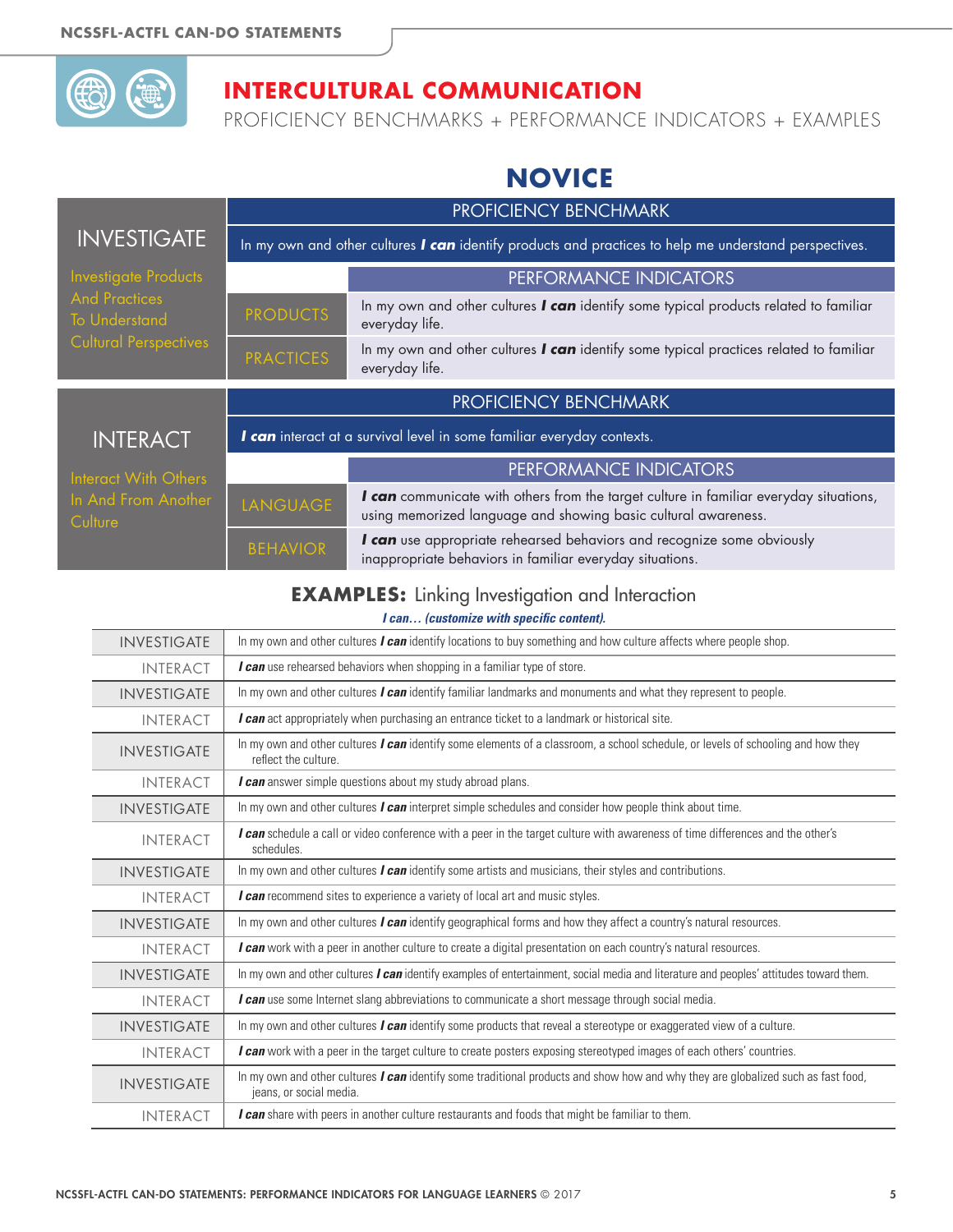PROFICIENCY BENCHMARKS + PERFORMANCE INDICATORS + EXAMPLES

# **NOVICE**

|                                                        | PROFICIENCY BENCHMARK                                                                                  |                                                                                                                                                          |  |
|--------------------------------------------------------|--------------------------------------------------------------------------------------------------------|----------------------------------------------------------------------------------------------------------------------------------------------------------|--|
| <b>INVESTIGATE</b>                                     | In my own and other cultures I can identify products and practices to help me understand perspectives. |                                                                                                                                                          |  |
| <b>Investigate Products</b>                            |                                                                                                        | PERFORMANCE INDICATORS                                                                                                                                   |  |
| <b>And Practices</b><br><b>To Understand</b>           | <b>PRODUCTS</b>                                                                                        | In my own and other cultures I can identify some typical products related to familiar<br>everyday life.                                                  |  |
| <b>Cultural Perspectives</b>                           | <b>PRACTICES</b>                                                                                       | In my own and other cultures I can identify some typical practices related to familiar<br>everyday life.                                                 |  |
|                                                        |                                                                                                        |                                                                                                                                                          |  |
|                                                        |                                                                                                        | PROFICIENCY BENCHMARK                                                                                                                                    |  |
| <b>INTERACT</b>                                        |                                                                                                        | I can interact at a survival level in some familiar everyday contexts.                                                                                   |  |
|                                                        |                                                                                                        | <b>PERFORMANCE INDICATORS</b>                                                                                                                            |  |
| Interact With Others<br>In And From Another<br>Culture | LANGUAGE                                                                                               | I can communicate with others from the target culture in familiar everyday situations,<br>using memorized language and showing basic cultural awareness. |  |

#### **EXAMPLES:** Linking Investigation and Interaction

| <b>INVESTIGATE</b> | In my own and other cultures <i>I can</i> identify social practices such as greetings, introductions, leave-taking and thanking people.                                                          |
|--------------------|--------------------------------------------------------------------------------------------------------------------------------------------------------------------------------------------------|
| <b>INTERACT</b>    | I can greet and take leave from someone using polite rehearsed behaviors.                                                                                                                        |
| <b>INVESTIGATE</b> | In my own and other cultures $\boldsymbol{l}$ can identify whom people consider to be part of their family.                                                                                      |
| <b>INTERACT</b>    | I can appropriately address members of a family who represent different generations and genders.                                                                                                 |
| <b>INVESTIGATE</b> | In my own and other cultures <i>I can</i> identify how people count and measure.                                                                                                                 |
| <b>INTERACT</b>    | I can work with a target language peer and use math skills to compare the area of our living spaces.                                                                                             |
| <b>INVESTIGATE</b> | In my own and other cultures $\boldsymbol{l}$ can identify how, what and why people eat what they do.                                                                                            |
| <b>INTERACT</b>    | <b><i>l</i> can</b> act appropriately when obtaining food in familiar situations, such as grocery shopping or eating in a restaurant.                                                            |
| <b>INVESTIGATE</b> | In my own and other cultures <i>I can</i> identify how people use their free time and why.                                                                                                       |
| <b>INTERACT</b>    | I can participate in a sport with peers of the target culture by observing and imitating them.                                                                                                   |
| <b>INVESTIGATE</b> | In my own and other cultures $\bm{l}$ can identify how people celebrate local and national holidays or festivals.                                                                                |
| <b>INTERACT</b>    | I can observe and imitate appropriate behaviors at a holiday or festival celebration.                                                                                                            |
| <b>INVESTIGATE</b> | In my own and other cultures <b>I can</b> identify how people travel from one place to another, such as driving, taking the train or riding a<br>bike, and why they choose to travel this way.   |
| <b>INTERACT</b>    | <b>I can</b> access simple information about transportation options based on my location.                                                                                                        |
| <b>INVESTIGATE</b> | In my own and other cultures <i>I can</i> identify how culture is reflected in currencies.                                                                                                       |
| <b>INTERACT</b>    | <b>I can</b> use rehearsed behaviors when purchasing items in a familiar setting.                                                                                                                |
| <b>INVESTIGATE</b> | In my own and other cultures <i>I can</i> identify some traditional practices and tell how and why they are globalized, such as the way<br>people dress, length of school/workday or meal times. |
| <b>INTERACT</b>    | <b>I can</b> select clothing that fits in with what others are wearing.                                                                                                                          |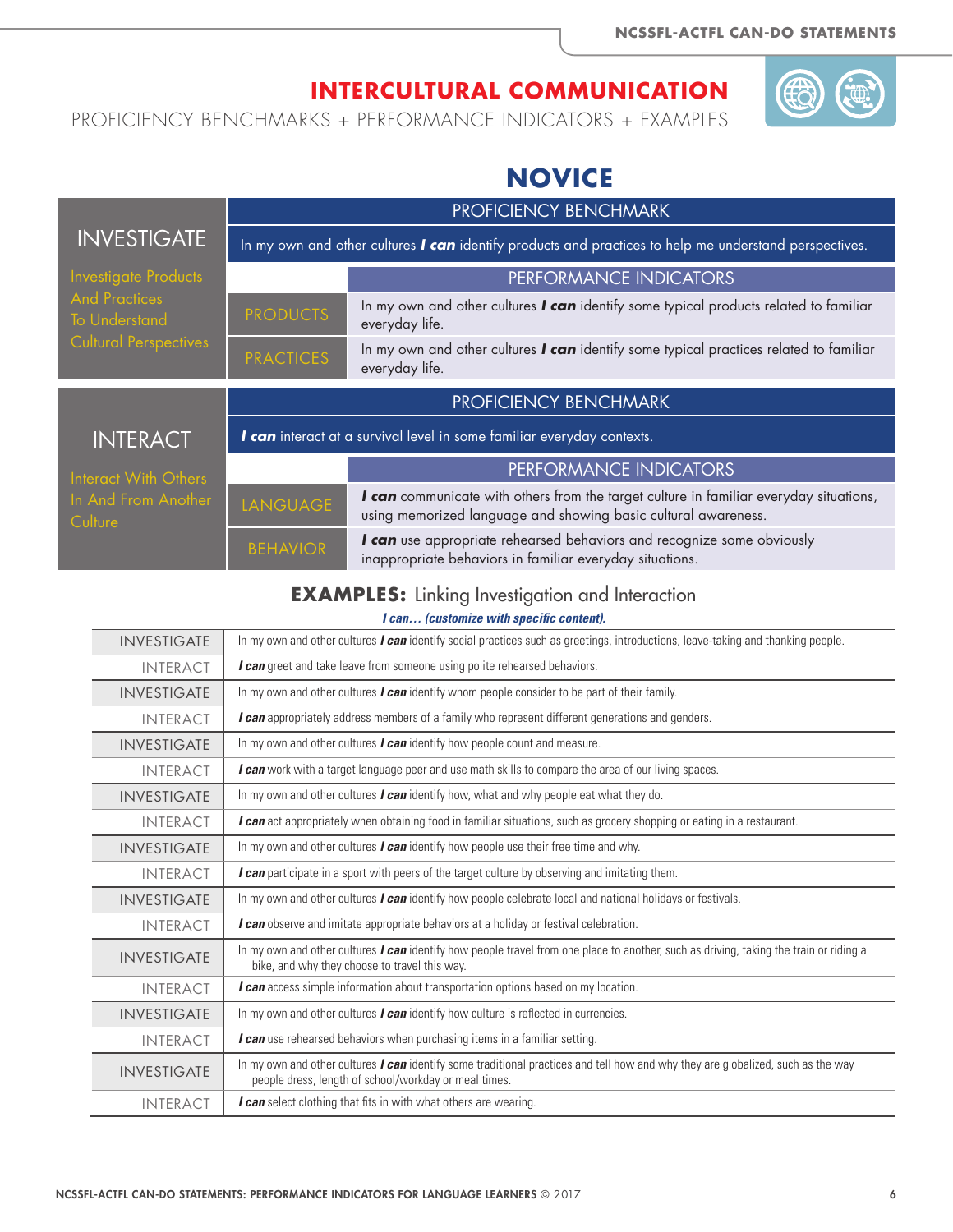

PROFICIENCY BENCHMARKS + PERFORMANCE INDICATORS + EXAMPLES

## **INTERMEDIATE**

|                                                        | PROFICIENCY BENCHMARK    |                                                                                                                                                                         |
|--------------------------------------------------------|--------------------------|-------------------------------------------------------------------------------------------------------------------------------------------------------------------------|
| <b>INVESTIGATE</b>                                     | understand perspectives. | In my own and other cultures I can make comparisons between products and practices to help me                                                                           |
| Investigate Products                                   |                          | PERFORMANCE INDICATORS                                                                                                                                                  |
| <b>And Practices</b><br><b>To Understand</b>           | <b>PRODUCTS</b>          | In my own and other cultures I can compare products related to everyday life and<br>personal interests or studies.                                                      |
| <b>Cultural Perspectives</b>                           | <b>PRACTICES</b>         | In my own and other cultures I can compare practices related to everyday life and<br>personal interests or studies.                                                     |
|                                                        |                          | PROFICIENCY BENCHMARK                                                                                                                                                   |
| <b>INTERACT</b>                                        |                          | I can interact at a functional level in some familiar contexts.                                                                                                         |
|                                                        |                          | PERFORMANCE INDICATORS                                                                                                                                                  |
| Interact With Others<br>In And From Another<br>Culture | LANGUAGE                 | I can converse with peers from the target culture in familiar situations at school,<br>work, or play, and show interest in basic cultural similarities and differences. |
|                                                        | <b>BEHAVIOR</b>          | I can recognize that significant differences in behaviors exist among cultures, use<br>appropriate learned behaviors and avoid major social blunders.                   |

#### **EXAMPLES:** Linking Investigation and Interaction

| <b>INVESTIGATE</b> | In my own and other cultures <i>I can</i> compare how and why houses, buildings, and towns affect lifestyles.                                                 |
|--------------------|---------------------------------------------------------------------------------------------------------------------------------------------------------------|
| <b>INTERACT</b>    | I can use learned behaviors when visiting someone's home or business and notice when I make a cultural mistake.                                               |
| <b>INVESTIGATE</b> | In my own and other cultures I can compare events and beliefs that drive the creation of a monument or the popularity of a landmark.                          |
| <b>INTERACT</b>    | I can show respect when visiting an historical site by dressing appropriately, adjusting the volume of my voice, and acting with<br>consideration for others. |
| <b>INVESTIGATE</b> | In my own and other cultures <i>I can</i> compare school/learning environments and curricula to determine what is valued.                                     |
| <b>INTERACT</b>    | I can meet with an advisor in the target culture to select courses that match my preferences and academic goals.                                              |
| <b>INVESTIGATE</b> | In my own and other cultures <i>I can</i> compare how people express time and think about it in similar and different ways.                                   |
| <b>INTERACT</b>    | I can consider socially appropriate times and punctuality when inviting someone to go out informally.                                                         |
| <b>INVESTIGATE</b> | In my own and other cultures <b>I can</b> compare how<br>traditions and events influence music and art.                                                       |
| <b>INTERACT</b>    | I can talk about similarities and differences between art and music festivals with a peer from another culture.                                               |
| <b>INVESTIGATE</b> | In my own and other cultures $I$ can compare efforts people take to protect the environment.                                                                  |
| <b>INTERACT</b>    | <b><i>I can</i></b> work with peers in another culture to address a local environmental issue, such as creating a recycling or composting program.            |
| <b>INVESTIGATE</b> | In my own and other cultures I can tell why people think differently about entertainment, social media and literature.                                        |
| <b>INTERACT</b>    | I can compare video game preferences with a peer in the target culture.                                                                                       |
| <b>INVESTIGATE</b> | In my own and other cultures I can compare and contrast how people label nationalities and why they do so.                                                    |
| <b>INTERACT</b>    | I can work with a partner class in the target culture to survey everyone's views toward yet another culture and identify common<br>stereotypes.               |
| <b>INVESTIGATE</b> | In my own and other cultures $l$ can identify and compare the values that promote globalized products, such as efficiency and comfort.                        |
| <b>INTERACT</b>    | I can exchange information with a peer in another culture about their preferred technology for communicating.                                                 |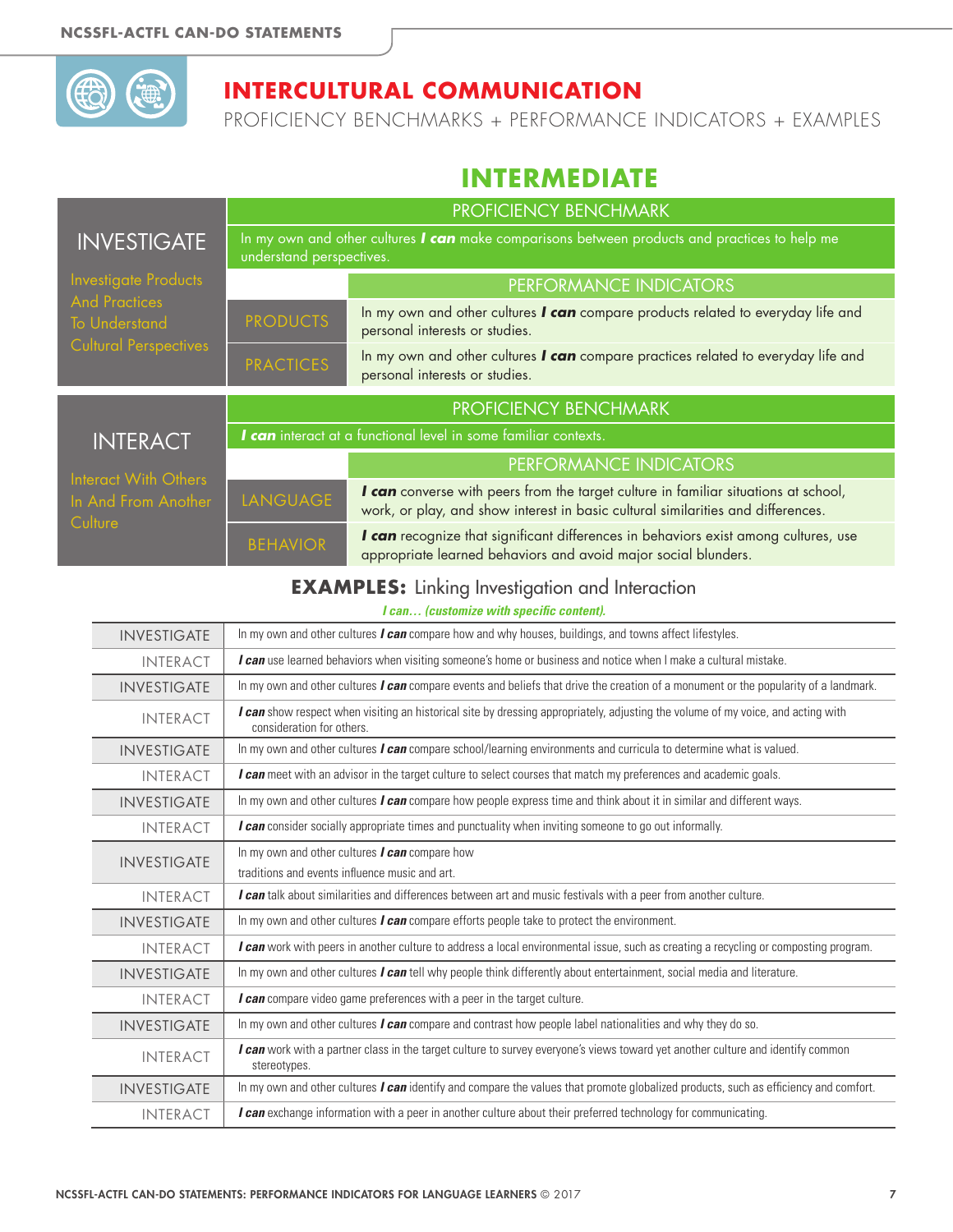PROFICIENCY BENCHMARKS + PERFORMANCE INDICATORS + EXAMPLES

### **INTERMEDIATE**

|                                              | PROFICIENCY BENCHMARK    |                                                                                                                                                                         |
|----------------------------------------------|--------------------------|-------------------------------------------------------------------------------------------------------------------------------------------------------------------------|
| <b>INVESTIGATE</b>                           | understand perspectives. | In my own and other cultures I can make comparisons between products and practices to help me                                                                           |
| <b>Investigate Products</b>                  |                          | PERFORMANCE INDICATORS                                                                                                                                                  |
| <b>And Practices</b><br><b>To Understand</b> | <b>PRODUCTS</b>          | In my own and other cultures I can compare products related to everyday life and<br>personal interests or studies.                                                      |
| <b>Cultural Perspectives</b>                 | <b>PRACTICES</b>         | In my own and other cultures I can compare practices related to everyday life and<br>personal interests or studies.                                                     |
|                                              |                          | PROFICIENCY BENCHMARK                                                                                                                                                   |
| <b>INTERACT</b>                              |                          | I can interact at a functional level in some familiar contexts.                                                                                                         |
| Interact With Others                         |                          | PERFORMANCE INDICATORS                                                                                                                                                  |
| In And From Another<br>Culture               | LANGUAGE                 | I can converse with peers from the target culture in familiar situations at school,<br>work, or play, and show interest in basic cultural similarities and differences. |
|                                              | <b>BEHAVIOR</b>          | I can recognize that significant differences in behaviors exist among cultures, use<br>appropriate learned behaviors and avoid major social blunders.                   |

#### **EXAMPLES:** Linking Investigation and Interaction

| <b>INVESTIGATE</b> | In my own and other cultures I can compare how attitudes toward informality and formality in relationships affect behavior and<br>language.                                    |
|--------------------|--------------------------------------------------------------------------------------------------------------------------------------------------------------------------------|
| <b>INTERACT</b>    | I can use appropriate greeting and leave taking gestures and behaviors in familiar informal and formal situations.                                                             |
| <b>INVESTIGATE</b> | In my own and other cultures <i>I can</i> compare the roles of family members.                                                                                                 |
| <b>INTERACT</b>    | <b>I can</b> respond in an appropriate informal and formal manner in familiar family situations.                                                                               |
| <b>INVESTIGATE</b> | In my own and other cultures <i>I can</i> identify differences in math operations and consider the possible cultural influences.                                               |
| <b>INTERACT</b>    | I can work with a newcomer ELL and compare how we perform a particular math operation.                                                                                         |
| <b>INVESTIGATE</b> | In my own and other cultures I can compare how food is organized on a nation's food plate/pyramid, based on factors such as<br>geography, economy, or attitudes toward health. |
| <b>INTERACT</b>    | I can demonstrate culturally appropriate behaviors as I discuss and try unfamiliar food and drink.                                                                             |
| <b>INVESTIGATE</b> | In my own and other cultures <i>I can</i> compare how and why the options for sports and leisure activities vary depending on cultural<br>attitudes.                           |
| <b>INTERACT</b>    | I can follow the rules and etiquette when playing a sport with peers from the target culture.                                                                                  |
| <b>INVESTIGATE</b> | In my own and other cultures <i>I can</i> identify and compare the values expressed by the ways people celebrate holidays or festivals.                                        |
| <b>INTERACT</b>    | I can adjust the way I dress to make it appropriate for a celebration or event.                                                                                                |
| <b>INVESTIGATE</b> | In my own and other cultures I can compare how the various options for travel are determined by geography, economics, and ecology.                                             |
| <b>INTERACT</b>    | I can choose an appropriate means of transportation based on my location, needs, and local options.                                                                            |
| <b>INVESTIGATE</b> | In my own and other cultures <i>I can</i> compare how buying and selling products and services reflects local and community customs.                                           |
| <b>INTERACT</b>    | I can use the currency with a clear understanding of its conversion value.                                                                                                     |
| <b>INVESTIGATE</b> | In my own and other cultures I can identify and compare the values that promote globalized practices, such as use of time and social<br>interaction.                           |
| <b>INTERACT</b>    | I can use technology to communicate with peers in the target culture.                                                                                                          |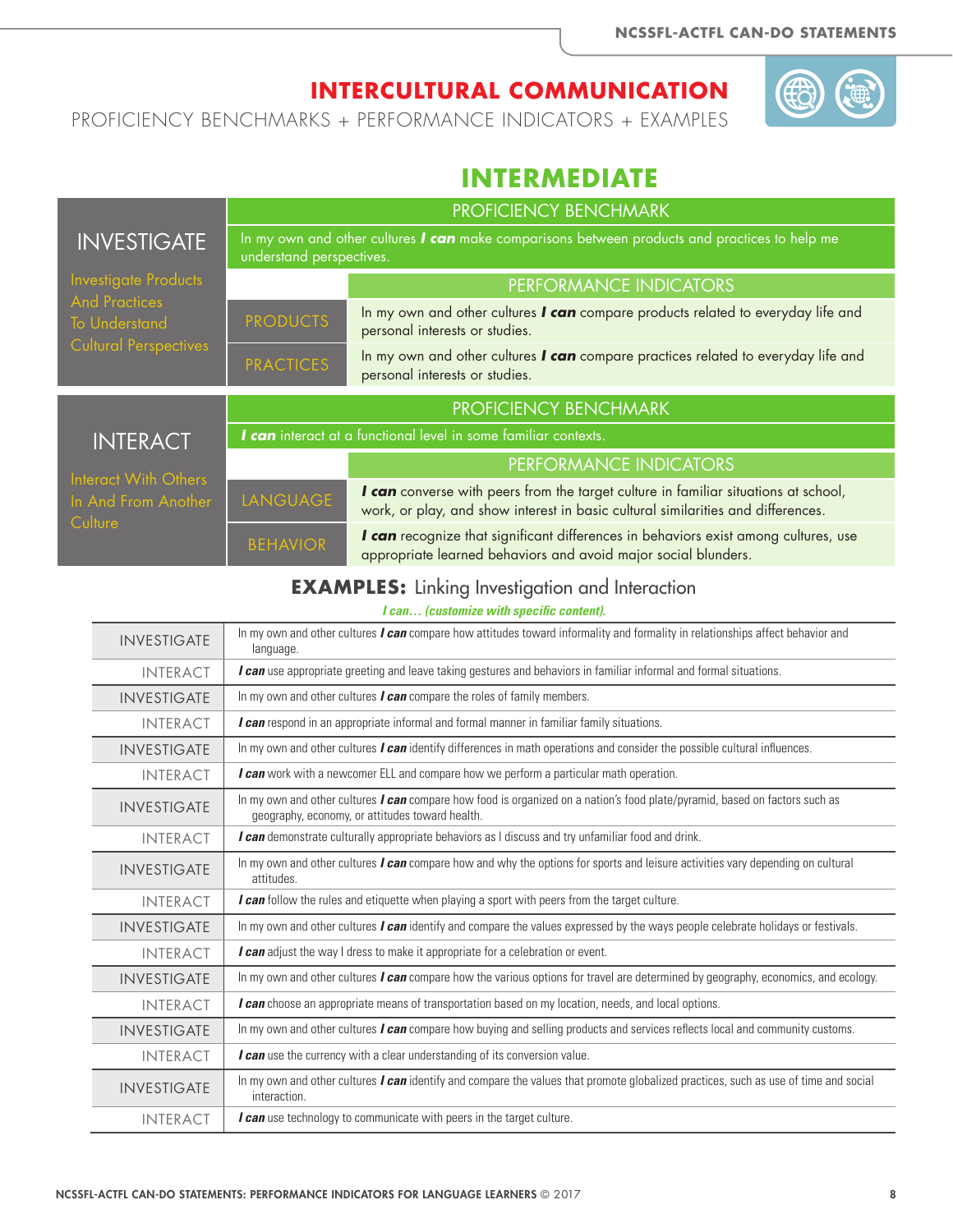

PROFICIENCY BENCHMARKS + PERFORMANCE INDICATORS + EXAMPLES

# **ADVANCED**

|                                              |                                                                               | <b>PROFICIENCY BENCHMARK</b>                                                                                                                                      |  |
|----------------------------------------------|-------------------------------------------------------------------------------|-------------------------------------------------------------------------------------------------------------------------------------------------------------------|--|
| <b>INVESTIGATE</b>                           | relates to perspectives.                                                      | In my own and other cultures I can explain some diversity among products and practices and how it                                                                 |  |
| <b>Investigate Products</b>                  |                                                                               | PERFORMANCE INDICATORS                                                                                                                                            |  |
| <b>And Practices</b><br><b>To Understand</b> | <b>PRODUCTS</b>                                                               | In my own and other cultures I can explain how a variety of products of public and<br>personal interest are related to perspectives.                              |  |
| <b>Cultural Perspectives</b>                 | <b>PRACTICES</b>                                                              | In my own and other cultures I can explain how a variety of practices within familiar<br>and social situations are related to perspectives.                       |  |
|                                              | PROFICIENCY BENCHMARK                                                         |                                                                                                                                                                   |  |
| <b>INTERACT</b>                              | I can interact at a competent level in familiar and some unfamiliar contexts. |                                                                                                                                                                   |  |
| Interact With Others                         |                                                                               | <b>PERFORMANCE INDICATORS</b>                                                                                                                                     |  |
| In And From Another<br>Culture               | LANGUAGE                                                                      | I can converse comfortably with others from the target culture in familiar and some<br>unfamiliar situations and show some understanding of cultural differences. |  |
|                                              | <b>BEHAVIOR</b>                                                               | I can demonstrate awareness of subtle differences among cultural behaviors and<br>adjust my behavior accordingly in familiar and some unfamiliar situations.      |  |

#### **EXAMPLES:** Linking Investigation and Interaction

| <b>INVESTIGATE</b> |                 | In my own and other cultures <i>I can</i> describe the cultural influences on the design of houses, buildings and towns.                          |
|--------------------|-----------------|---------------------------------------------------------------------------------------------------------------------------------------------------|
|                    | <b>INTERACT</b> | I can adjust my personal space and body language accordingly when interacting with others in a business, school or work<br>environment            |
| <b>INVESTIGATE</b> |                 | In my own and other cultures <i>I can</i> describe and explain how landmarks and monuments contribute to national identity.                       |
|                    | <b>INTERACT</b> | I can manage my non-verbal reactions and personal space when in a crowded environment such as standing in line.                                   |
| <b>INVESTIGATE</b> |                 | In my own and other cultures <i>I can</i> explain how beliefs and values are reflected in educational testing, ceremonies and certificates.       |
|                    | <b>INTERACT</b> | I can complete the requirements of an undergraduate course in the target culture.                                                                 |
| <b>INVESTIGATE</b> |                 | In my own and other cultures I can explain how a culture's concept of time influences decisions in business, education, and social<br>scheduling. |
|                    | <b>INTERACT</b> | I can consider how people within a culture regard time when participating in a business or social event.                                          |
| <b>INVESTIGATE</b> |                 | In my own and other cultures <i>I can</i> explain messages expressed in music and art.                                                            |
|                    | <b>INTERACT</b> | I can share my interpretations of a piece of art or music with someone else while respecting theirs.                                              |
| <b>INVESTIGATE</b> |                 | In my own and other cultures <i>I can</i> explain how people's practices or values contribute to environmental problems or solutions.             |
|                    | <b>INTERACT</b> | I can write a blog entry about how to respect and conform to local environmental practices and respond to comments.                               |
| <b>INVESTIGATE</b> |                 | In my own and other cultures <i>I can</i> explain the values reflected in a literary or social media text.                                        |
|                    | <b>INTERACT</b> | I can respond to a social media post in a culturally appropriate manner.                                                                          |
| <b>INVESTIGATE</b> |                 | In my own and other cultures <i>I can</i> explain how stereotypes influence a country's products or marketing strategies.                         |
|                    | <b>INTERACT</b> | I can collaborate on an online project to explain misconceptions underlying stereotypes.                                                          |
| <b>INVESTIGATE</b> |                 | In my own and other cultures <i>I can</i> explain how globalized products impact society and individual lifestyles.                               |
|                    | <b>INTERACT</b> | I can work with others to determine appropriate supplies to contribute to a disaster relief effort.                                               |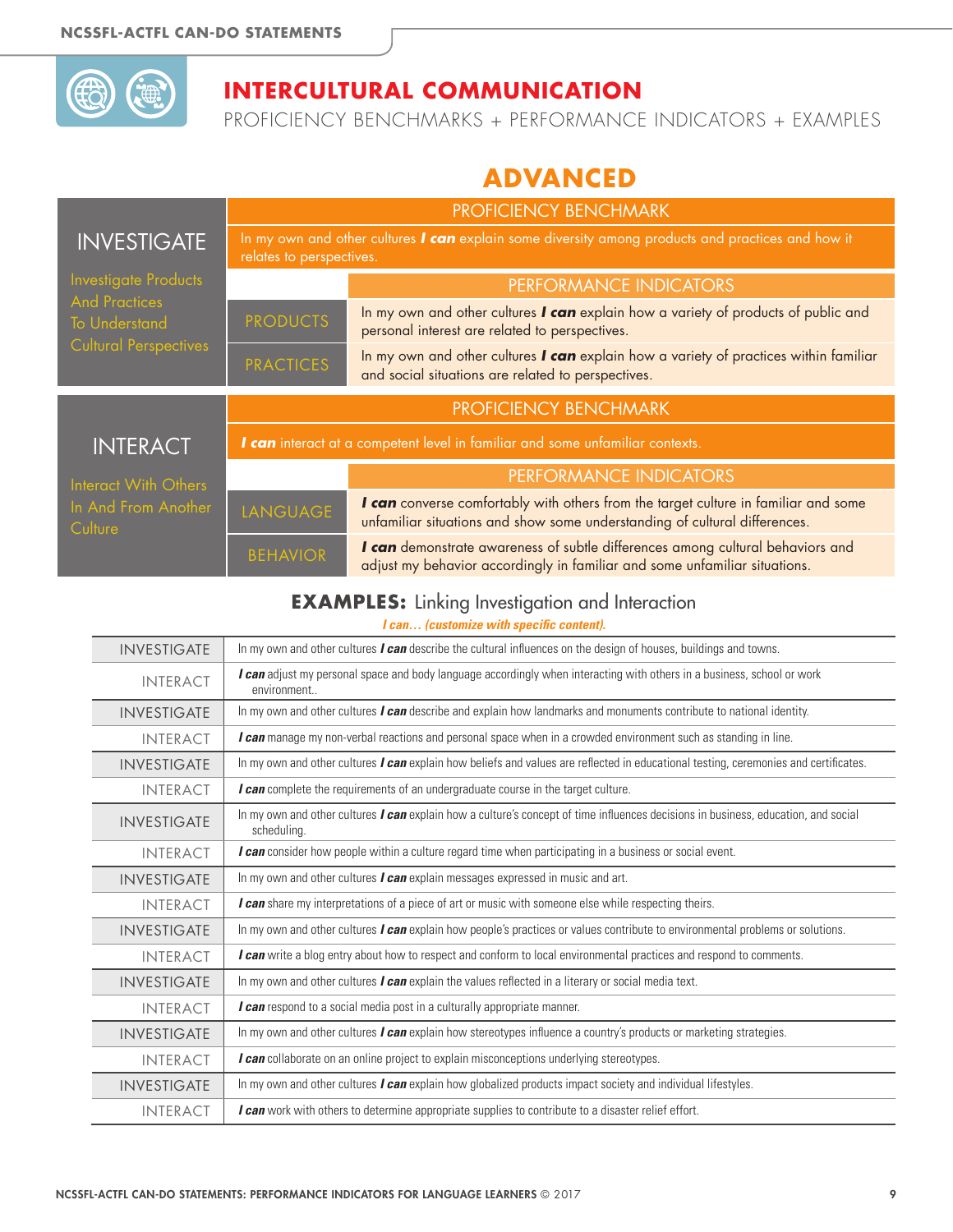PROFICIENCY BENCHMARKS + PERFORMANCE INDICATORS + EXAMPLES

# **ADVANCED**

|                                              | PROFICIENCY BENCHMARK                                                         |                                                                                                                                                                   |  |
|----------------------------------------------|-------------------------------------------------------------------------------|-------------------------------------------------------------------------------------------------------------------------------------------------------------------|--|
| <b>INVESTIGATE</b>                           | relates to perspectives.                                                      | In my own and other cultures I can explain some diversity among products and practices and how it                                                                 |  |
| Investigate Products                         |                                                                               | PERFORMANCE INDICATORS                                                                                                                                            |  |
| <b>And Practices</b><br><b>To Understand</b> | <b>PRODUCTS</b>                                                               | In my own and other cultures I can explain how a variety of products of public and<br>personal interest are related to perspectives.                              |  |
| <b>Cultural Perspectives</b>                 | <b>PRACTICES</b>                                                              | In my own and other cultures I can explain how a variety of practices within familiar<br>and social situations are related to perspectives.                       |  |
|                                              | PROFICIENCY BENCHMARK                                                         |                                                                                                                                                                   |  |
| <b>INTERACT</b>                              | I can interact at a competent level in familiar and some unfamiliar contexts. |                                                                                                                                                                   |  |
| Interact With Others                         |                                                                               | PERFORMANCE INDICATORS                                                                                                                                            |  |
| In And From Another<br>Culture               | LANGUAGE                                                                      | I can converse comfortably with others from the target culture in familiar and some<br>unfamiliar situations and show some understanding of cultural differences. |  |
|                                              | <b>BEHAVIOR</b>                                                               | I can demonstrate awareness of subtle differences among cultural behaviors and<br>adjust my behavior accordingly in familiar and some unfamiliar situations.      |  |

#### **EXAMPLES:** Linking Investigation and Interaction

| <b>INVESTIGATE</b> | In my own and other cultures <i>I can</i> explain how the role of personal space and topics of conversation influence social interaction.                                            |
|--------------------|--------------------------------------------------------------------------------------------------------------------------------------------------------------------------------------|
| <b>INTERACT</b>    | I can greet and take leave from someone using appropriate behaviors in most situations and change an incorrect behavior.                                                             |
| <b>INVESTIGATE</b> | In my own and other cultures <i>I can</i> explain the degree to which society supports the family and family values.                                                                 |
| <b>INTERACT</b>    | I can interact appropriately at a family event based on cultural norms and family dynamics.                                                                                          |
| <b>INVESTIGATE</b> | In my own and other cultures <i>I can</i> access and elicit information needed to graph the percentage of government funding for education<br>and explain why there are differences. |
| <b>INTERACT</b>    | I can work with a target language peer and use math skills to survey others on a topic and graph and present results.                                                                |
| <b>INVESTIGATE</b> | In my own and other cultures <i>I can</i> explain the attitudes toward meals, health and fitness.                                                                                    |
| <b>INTERACT</b>    | I can demonstrate and adjust basic table manners as a guest in a home or restaurant.                                                                                                 |
| <b>INVESTIGATE</b> | In my own and other cultures <i>I can</i> explain how sports and leisure activities reflect personal and national identity.                                                          |
| <b>INTERACT</b>    | I can help coach a sport in the target culture and build relationships with the players.                                                                                             |
| <b>INVESTIGATE</b> | In my own and other cultures <i>I can</i> explain how the expectations associated with celebrating a holiday or festival influence behaviors.                                        |
| <b>INTERACT</b>    | I can offer an appropriate gift in a socially conventional manner as a guest at a birthday, dinner, or holiday celebration.                                                          |
| <b>INVESTIGATE</b> | In my own and other cultures <i>I can</i> explain how people's attitudes toward environmental factors determine how they travel.                                                     |
| <b>INTERACT</b>    | I can discuss why certain cultures place a priority on environmentally-friendly transportation.                                                                                      |
| <b>INVESTIGATE</b> | In my own and other cultures I can explain what cultural factors influence peoples' method of buying and selling.                                                                    |
| <b>INTERACT</b>    | I can act appropriately when purchasing items in unfamiliar business settings.                                                                                                       |
| <b>INVESTIGATE</b> | In my own and other cultures <i>I can</i> explain how globalized practices impact individual lifestyles.                                                                             |
| <b>INTERACT</b>    | <b>I can</b> maintain the lifestyle of the family with whom I am staying.                                                                                                            |
|                    |                                                                                                                                                                                      |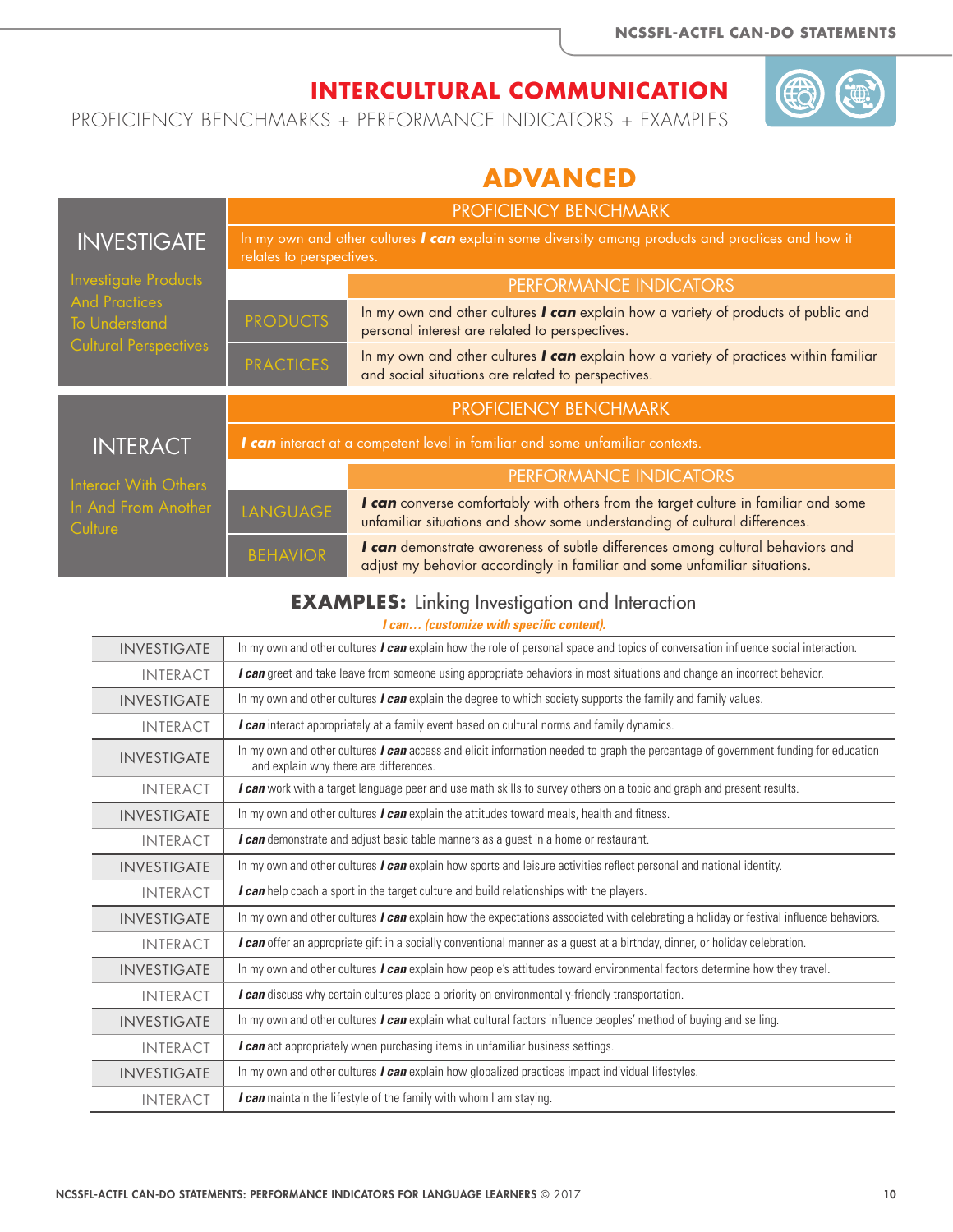

PROFICIENCY BENCHMARKS + PERFORMANCE INDICATORS + EXAMPLES

# **SUPERIOR**

|                                                        | PROFICIENCY BENCHMARK |                                                                                                                                                                                        |  |
|--------------------------------------------------------|-----------------------|----------------------------------------------------------------------------------------------------------------------------------------------------------------------------------------|--|
| <b>INVESTIGATE</b>                                     | perspectives.         | In my own and other cultures I can suspend judgment while critically examining products, practices, and                                                                                |  |
| Investigate Products                                   |                       | PERFORMANCE INDICATORS                                                                                                                                                                 |  |
| <b>And Practices</b><br><b>To Understand</b>           | <b>PRODUCTS</b>       | In my own and other cultures I can analyze how products of personal and public<br>interest are related to perspectives.                                                                |  |
| <b>Cultural Perspectives</b>                           | <b>PRACTICES</b>      | In my own and other cultures I can analyze how practices within informal and<br>formal situations are related to perspectives.                                                         |  |
|                                                        | PROFICIENCY BENCHMARK |                                                                                                                                                                                        |  |
| <b>INTERACT</b>                                        |                       | I can interact in complex situations to ensure a shared understanding of culture.                                                                                                      |  |
|                                                        |                       | PERFORMANCE INDICATORS                                                                                                                                                                 |  |
| Interact With Others<br>In And From Another<br>Culture | LANGUAGE              | I can suspend judgement, adapt my language, and make appropriate cultural<br>references when interacting with others from the target culture in social and<br>professional situations. |  |
|                                                        | <b>BEHAVIOR</b>       | I can adhere to basic social and professional norms and etiquette, read nonverbal<br>cues and adjust my behavior in complicated situations.                                            |  |

#### **EXAMPLES:** Linking Investigation and Interaction

| <b>INVESTIGATE</b> | In my own and other cultures <b><i>I can</i></b> analyze the evolution of urban architectural design from traditional to current trends.                                                    |
|--------------------|---------------------------------------------------------------------------------------------------------------------------------------------------------------------------------------------|
| <b>INTERACT</b>    | I can interact appropriately in professional meetings and adjust behaviors to accomplish my goals.                                                                                          |
| <b>INVESTIGATE</b> | In my own and other cultures <i>I can</i> analyze the changes in significance of landmarks and monuments over time and the feelings or<br>emotions evoked by those who live in the culture. |
| <b>INTERACT</b>    | I can adjust the display of my emotional reactions when the cultural expectations differ from my own.                                                                                       |
| <b>INVESTIGATE</b> | In my own and other cultures I can analyze the role family plays in schooling                                                                                                               |
| <b>INTERACT</b>    | I can interview parents about their role in their children's education. and analyze their responses.                                                                                        |
| <b>INVESTIGATE</b> | In my own and other cultures I can analyze the values represented by scheduling of daily routines, and other events.                                                                        |
| <b>INTERACT</b>    | I can easily conform to norms when scheduling events in a professional setting, such as arrival time and lunch schedules.                                                                   |
| <b>INVESTIGATE</b> | In my own and other cultures <i>I can</i> analyze perceptions of beauty and aesthetics that are reflected in art and music.                                                                 |
| <b>INTERACT</b>    | I can work with others to select works for a gallery show or a concert based on a mediated perception of beauty.                                                                            |
| <b>INVESTIGATE</b> | In my own and other cultures <b>I can</b> analyze how environmental initiatives contribute to a people's cultural identify or pride.                                                        |
| <b>INTERACT</b>    | I can respect a country's environmental policies when negotiating a business opportunity or participating in a service project with<br>locals.                                              |
| <b>INVESTIGATE</b> | In my own and other cultures <i>I can</i> identify and analyze implicit bias in social media reactions to the coverage of news and events.                                                  |
| <b>INTERACT</b>    | I can recognize and respect other points of view, when discussing a story or film plotline.                                                                                                 |
| <b>INVESTIGATE</b> | In my own and other cultures <i>I can</i> analyze the values reflected in political decisions based on stereotypes.                                                                         |
| <b>INTERACT</b>    | I can post an analysis of and answer questions about campaign rhetoric around immigration and its reliance on stereotyped ideas,<br>adapting my language to neutralize the stereotype.      |
| <b>INVESTIGATE</b> | In my own and other cultures <i>I can</i> analyze the attitudes toward the environmental impact of globalized products.                                                                     |
| <b>INTERACT</b>    | I can collaborate in international efforts to promote global citizenry.                                                                                                                     |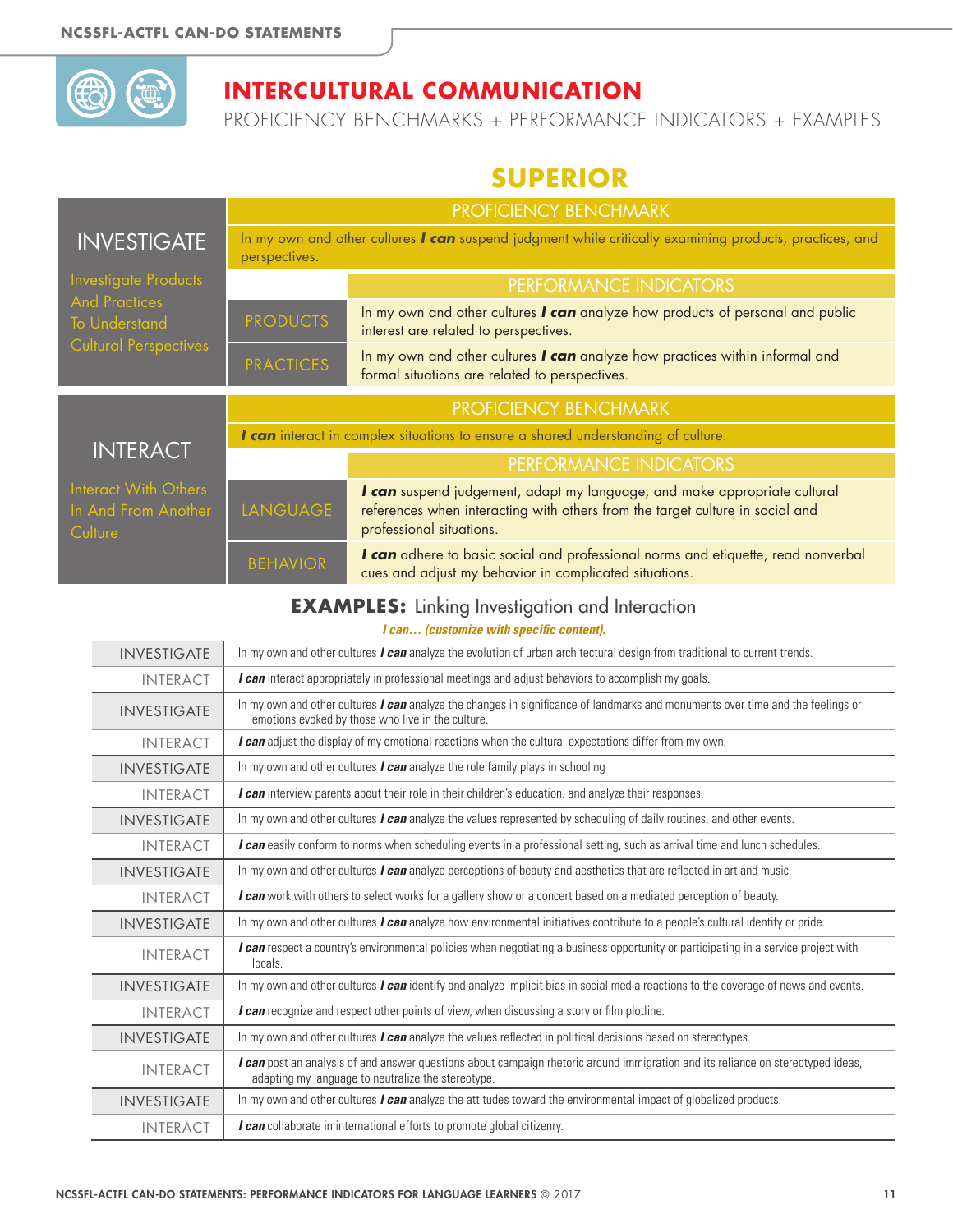PROFICIENCY BENCHMARKS + PERFORMANCE INDICATORS + EXAMPLES

# **SUPERIOR**

|                                                                                                             | <b>PROFICIENCY BENCHMARK</b>                                                                                             |                                                                                                                                                                                        |  |
|-------------------------------------------------------------------------------------------------------------|--------------------------------------------------------------------------------------------------------------------------|----------------------------------------------------------------------------------------------------------------------------------------------------------------------------------------|--|
| <b>INVESTIGATE</b>                                                                                          | In my own and other cultures I can suspend judgment while critically examining products, practices, and<br>perspectives. |                                                                                                                                                                                        |  |
| <b>Investigate Products</b><br><b>And Practices</b><br><b>To Understand</b><br><b>Cultural Perspectives</b> |                                                                                                                          | PERFORMANCE INDICATORS                                                                                                                                                                 |  |
|                                                                                                             | <b>PRODUCTS</b>                                                                                                          | In my own and other cultures I can analyze how products of personal and public<br>interest are related to perspectives.                                                                |  |
|                                                                                                             | <b>PRACTICES</b>                                                                                                         | In my own and other cultures I can analyze how practices within informal and<br>formal situations are related to perspectives.                                                         |  |
|                                                                                                             | PROFICIENCY BENCHMARK                                                                                                    |                                                                                                                                                                                        |  |
| <b>INTERACT</b>                                                                                             |                                                                                                                          | I can interact in complex situations to ensure a shared understanding of culture.                                                                                                      |  |
|                                                                                                             |                                                                                                                          | <b>PERFORMANCE INDICATORS</b>                                                                                                                                                          |  |
| Interact With Others<br>In And From Another<br>Culture                                                      | LANGUAGE                                                                                                                 | I can suspend judgement, adapt my language, and make appropriate cultural<br>references when interacting with others from the target culture in social and<br>professional situations. |  |
|                                                                                                             | <b>BEHAVIOR</b>                                                                                                          | I can adhere to basic social and professional norms and etiquette, read nonverbal<br>cues and adjust my behavior in complicated situations.                                            |  |

#### **EXAMPLES:** Linking Investigation and Interaction

| <b>INVESTIGATE</b> | In my own and other cultures <i>I can</i> analyze how the use of sarcasm, irony, and humor reflects societal attitudes.                                                                     |
|--------------------|---------------------------------------------------------------------------------------------------------------------------------------------------------------------------------------------|
| <b>INTERACT</b>    | I can greet, interact with and take leave from people across cultures in social and professional situations.                                                                                |
| <b>INVESTIGATE</b> | In my own and other cultures <i>I can</i> analyze how age or gender affects roles in family, school, or the workplace.                                                                      |
| <b>INTERACT</b>    | I can interact with members of someone's family in a professional capacity while respecting their cultural values.                                                                          |
| <b>INVESTIGATE</b> | In my own and other cultures <i>I can</i> analyze the government's fiscal support for math and science education and draw conclusions<br>about how and why these areas of study are valued. |
| <b>INTERACT</b>    | I can share ideas when analyzing the budget or architectural design for a new building.                                                                                                     |
| <b>INVESTIGATE</b> | In my own and other cultures <i>I can</i> analyze how people's beliefs and attitudes toward a healthy lifestyle influence eating and exercise<br>habits.                                    |
| <b>INTERACT</b>    | <b>l can</b> demonstrate proper table etiquette and conversation at formal functions such as a wedding or a business dinner.                                                                |
| <b>INVESTIGATE</b> | In my own and other cultures I can analyze what values are promoted through local or national events, such as sporting events,<br>national reading week, marathons, or film festivals.      |
| <b>INTERACT</b>    | I can referee a sporting event in the target culture and demonstrate impartiality during controversial rulings.                                                                             |
| <b>INVESTIGATE</b> | In my own and other cultures $l$ can analyze the historical origins and evolution of holiday or festival practices.                                                                         |
| <b>INTERACT</b>    | I can participate appropriately in activities related to most holiday celebrations or festivals of the target culture.                                                                      |
| <b>INVESTIGATE</b> | In my own and other cultures <i>I can</i> analyze how decisions are made in the travel industry based on individual and collective values.                                                  |
| <b>INTERACT</b>    | I can arrange a trip that respects local values and traditions and meets travelers' need and habits.                                                                                        |
| <b>INVESTIGATE</b> | In my own and other cultures <i>I can</i> assess and explain the impact of cultural competence on business negotiations.                                                                    |
| <b>INTERACT</b>    | I can open and manage a business bank account.                                                                                                                                              |
| <b>INVESTIGATE</b> | In my own and other cultures I can analyze the effects of globalization on how people see and demonstrate their personal and<br>national identity.                                          |
| <b>INTERACT</b>    | <i>I can</i> market a product in the target culture.                                                                                                                                        |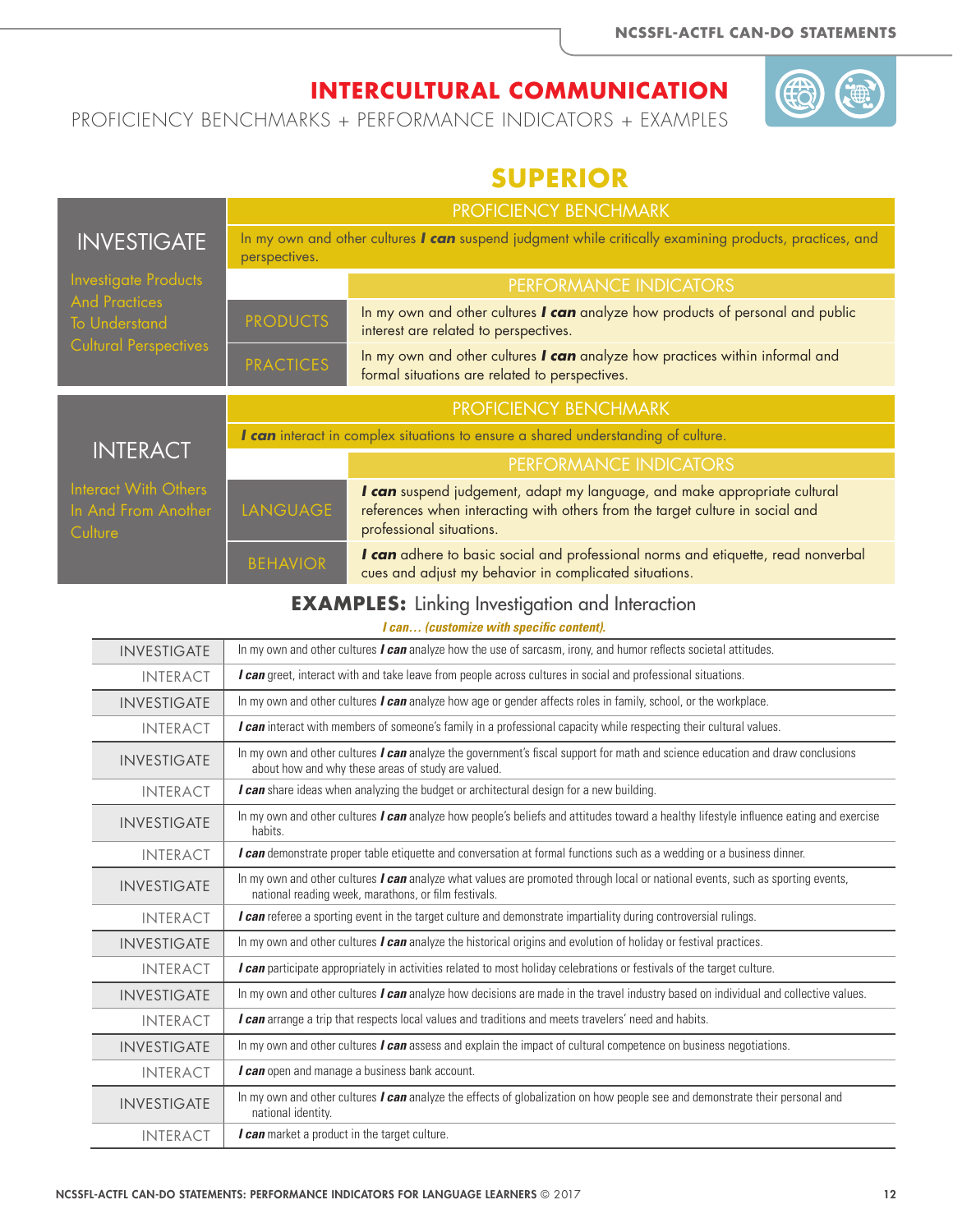

PROFICIENCY BENCHMARKS + PERFORMANCE INDICATORS + EXAMPLES

# **DISTINGUISHED**

|                                                                                                             | PROFICIENCY BENCHMARK |                                                                                                                                                                                     |
|-------------------------------------------------------------------------------------------------------------|-----------------------|-------------------------------------------------------------------------------------------------------------------------------------------------------------------------------------|
| <b>INVESTIGATE</b>                                                                                          | perspectives.         | In my own and other cultures I can objectively evaluate products and practices and mediate                                                                                          |
| <b>Investigate Products</b><br><b>And Practices</b><br><b>To Understand</b><br><b>Cultural Perspectives</b> |                       | PERFORMANCE INDICATORS                                                                                                                                                              |
|                                                                                                             | <b>PRODUCTS</b>       | In my own and other cultures I can evaluate a wide range of concrete and abstract<br>products from different viewpoints.                                                            |
|                                                                                                             | <b>PRACTICES</b>      | In my own and other cultures I can evaluate a wide range of concrete and abstract<br>practices from different viewpoints.                                                           |
|                                                                                                             |                       | PROFICIENCY BENCHMARK                                                                                                                                                               |
| <b>INTERACT</b><br>Interact With Others<br>In And From Another<br>Culture                                   | cultures.             | I can engage with complexity and pluricultural identities and serve as a mediator between and among                                                                                 |
|                                                                                                             |                       | PERFORMANCE INDICATORS                                                                                                                                                              |
|                                                                                                             | LANGUAGE              | I can show empathy and cultural sophistication in my language when interacting in<br>social, academic or professional situations with others from the target culture.               |
|                                                                                                             | <b>BEHAVIOR</b>       | I can transition smoothly from formal to informal styles of behavior, respond<br>effectively to nonverbal cues and mediate situations of cultural misunderstanding with<br>empathy. |

#### **EXAMPLES:** Linking Investigation and Interaction

| <b>INVESTIGATE</b> | In my own and other cultures I can express various viewpoints about urban planning and its influence on society.                                                  |
|--------------------|-------------------------------------------------------------------------------------------------------------------------------------------------------------------|
| <b>INTERACT</b>    | I can organize informal and formal social activities that validate the traditions of international visitors.                                                      |
| <b>INVESTIGATE</b> | In my own and other cultures I can evaluate the cultural capital of landmarks and monuments from different viewpoints.                                            |
| <b>INTERACT</b>    | I can respond with appropriate behavior to the reactions of a diverse group at a political demonstration or other emotionally-charged<br>event.                   |
| <b>INVESTIGATE</b> | In my own and other cultures <i>I can</i> objectively evaluate the role of education in the quality of life.                                                      |
| <b>INTERACT</b>    | I can collaborate on an educational research project with peers from other cultures, mediating objections during the process.                                     |
| <b>INVESTIGATE</b> | In my own and other cultures <i>I can</i> evaluate how and why people conceptually organize time and events.                                                      |
| <b>INTERACT</b>    | I can mediate differences to show respect for how the other considers time and space while organizing an event for native speakers.                               |
| <b>INVESTIGATE</b> | In my own and other cultures I can evaluate, through multiple lenses, the evolution of beauty, music and art from traditional to current<br>trends.               |
| <b>INTERACT</b>    | I can collaborate on a retrospective of an artist's or musician's work.                                                                                           |
| <b>INVESTIGATE</b> | In my own and other cultures <i>I can</i> analyze and critique environmental policies from multiple perspectives.                                                 |
| <b>INTERACT</b>    | I can conduct a comparative analysis of environmental laws and share my findings.                                                                                 |
| <b>INVESTIGATE</b> | In my own and other cultures <i>I can</i> evaluate the changing attitudes toward entertainment, social media and literature, and how it<br>impacts lives.         |
| <b>INTERACT</b>    | I can conduct research and share findings on attitudes and beliefs as reflected in social media, literature and the entertainment industry.                       |
| <b>INVESTIGATE</b> | In my own and other cultures <i>I can</i> evaluate what evidence gave rise to a stereotype in order to demystify it.                                              |
| <b>INTERACT</b>    | I can facilitate a formal discussion before a diverse audience on a controversial topic, such as terrorist acts or drug trafficking, without<br>judgment or bias. |
| <b>INVESTIGATE</b> | From my own and other cultures' viewpoints I can evaluate the impact of globalization on economic and political perspectives.                                     |
| <b>INTERACT</b>    | I can participate on a panel to discuss countries' actions to address global warming.                                                                             |